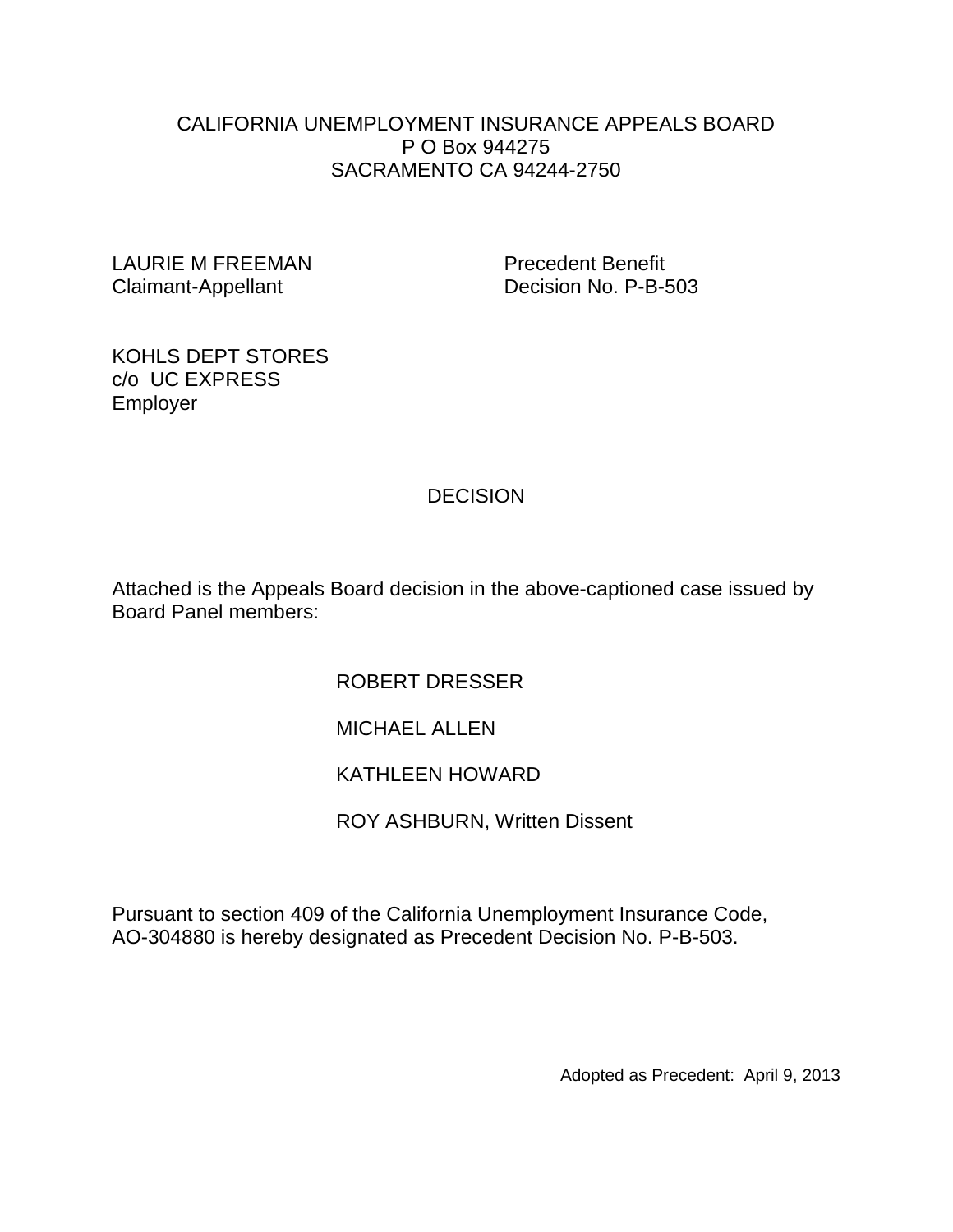### **REV**

**\_\_\_\_\_\_\_\_\_\_\_\_\_\_\_\_\_\_\_\_\_\_\_\_\_\_\_\_\_\_\_\_\_\_\_\_\_\_\_\_\_\_\_\_\_\_\_\_\_\_\_\_\_\_\_\_\_\_\_\_\_\_\_**

The claimant appealed from the decision of the administrative law judge that held the claimant disqualified for unemployment insurance benefits under section 1256 of the Unemployment Insurance Code, held the claimant not disqualified for unemployment insurance benefits under code section [1](#page-1-0)256.4 $^1$ , and held the employer's reserve account not subject to charges related to the claimant's benefit claim.

## ISSUE STATEMENT

The issues presented in this case are:

- 1. Whether the claimant was discharged from her most recent employment due to behavior that constituted misconduct connected with the work;
- 2. whether the claimant was discharged from her most recent employment due to behavior that was attributable to an irresistible compulsion to consume intoxicants, and
- 3. whether the employer's reserve account is subject to charges for benefits paid or payable to the claimant.

# FINDINGS OF FACT

Prior to filing her benefit claim, the claimant was most recently employed by the employer as a material handler earning \$12.28 per hour. The claimant had been so employed for slightly more than two years when she was discharged on June 14, 2012. She was discharged because she refused to complete a urinalysis drug screen required by the employer.

Toward the end of the claimant's work shift on June 13, 2012, a small piece of cardboard or some other substance flew into the claimant's eye as the claimant was cutting a cardboard box. The claimant did not immediately seek medical attention because she considered the matter to be a minor annoyance that would resolve without need for medical treatment. By the time that the claimant reported for her next work shift on June 14, 2012, the affected eye had become more irritated and the claimant's supervisor at the beginning of the shift directed

<span id="page-1-0"></span> $<sup>1</sup>$  Unless otherwise noted, all code references are to the Unemployment Insurance Code.</sup>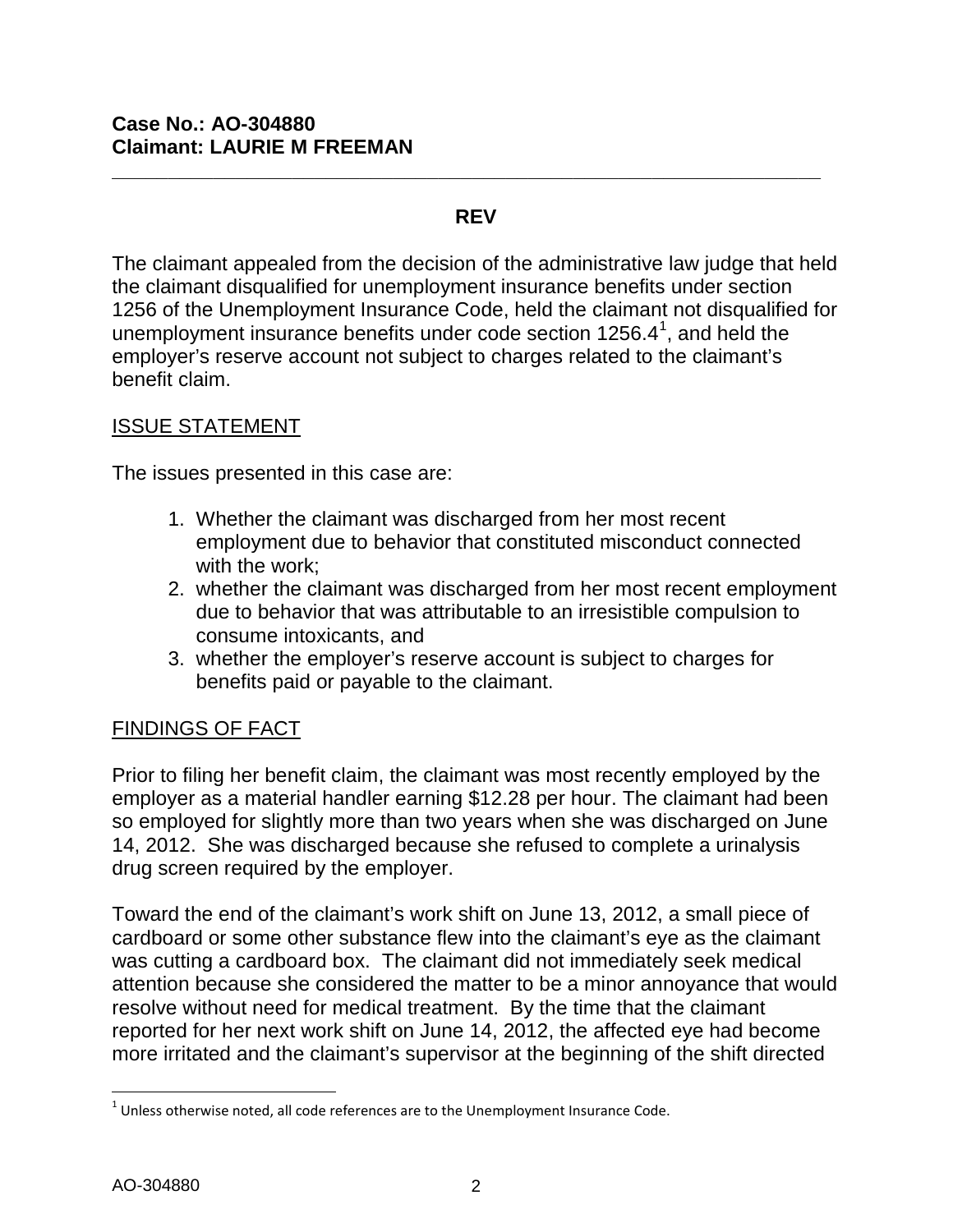the claimant to see the company nurse on the employer's premises for the purpose of having the eye rinsed. The claimant complied with that directive and the nurse examined the claimant's eye.

Under the employer's "Safety and Accident Policy," any employee "reporting a work related injury is subject to drug/alcohol screening/testing." An employee's "failure or refusal to submit to such screening/testing may result in disciplinary action up to and including termination." The employer's stated intent of that policy is "to develop and maintain for all associates a work environment that is safe, and free of drugs and alcohol."<sup>[2](#page-2-0)</sup> Pursuant to that policy, the company nurse required that the claimant submit to an initial drug screen test consisting of an oral swab. The claimant complied with that requirement. Since the result of that oral swab test was inconclusive, the claimant was required to undergo a second oral swab test and the claimant again complied. Inasmuch as the result of that second oral swab test was also inconclusive, the employer required the claimant to participate in a urinalysis drug screen test at a medical facility. The employer made arrangements to transport the claimant to that clinic and the claimant complied with that requirement.

Upon arriving at the clinic, the claimant's eye was examined and the claimant was given antibiotics, Tylenol and eye drops. The claimant was required to produce a urine specimen for urinalysis. The claimant advised clinic personnel that the claimant might have difficulty in quickly producing a urine specimen because the claimant had recently urinated before reporting to work, but the claimant complied with the request. She provided a urine specimen in the cup that had been supplied for that purpose. The claimant had participated in previous urinalysis drug screen tests and on the basis of that prior experience she believed that the amount of the urine specimen she provided on June 14, 2012 would be satisfactory. A doctor at the clinic decided, however, that the amount of the specimen was insufficient. That doctor poured the specimen in a

<span id="page-2-0"></span> $2$  A separate and more general employer policy concerning workplace alcohol and drug prohibitions includes a section entitled "Injury on The Job - Distribution Centers" that provides as follows: "1. If an Associate is involved in an accident, which involved damage to company property that is outside of normal daily wear and tear on the building or equipment, a post accident drug test will be performed. Montana: Post-accident testing will be performed only for accidents resulting in damages in excess of \$1,500 or bodily injury. 2. If an Associate has an accident on power or non-power related equipment, which requires any Associate to seek medical treatment, a post-accident drug test will be performed."

The stated intent of this policy is summarized as follows: "[The employer] is committed to providing a pleasant and safe working environment for all of our Associates. The use of illegal drugs or abuse of controlled substances or alcohol can pose a significant challenge to this commitment and negatively affect many Associates. Substance abuse may result in loss of work quality, damage to facilities, disruption of the work environment and potential Associate dishonesty; areas that affect all of us, not just the user. . . .[ ¶] With these basic thoughts in mind, the following detailed policies and procedures have been established to ensure that we continue to maintain a work place free of drug and substance abuse."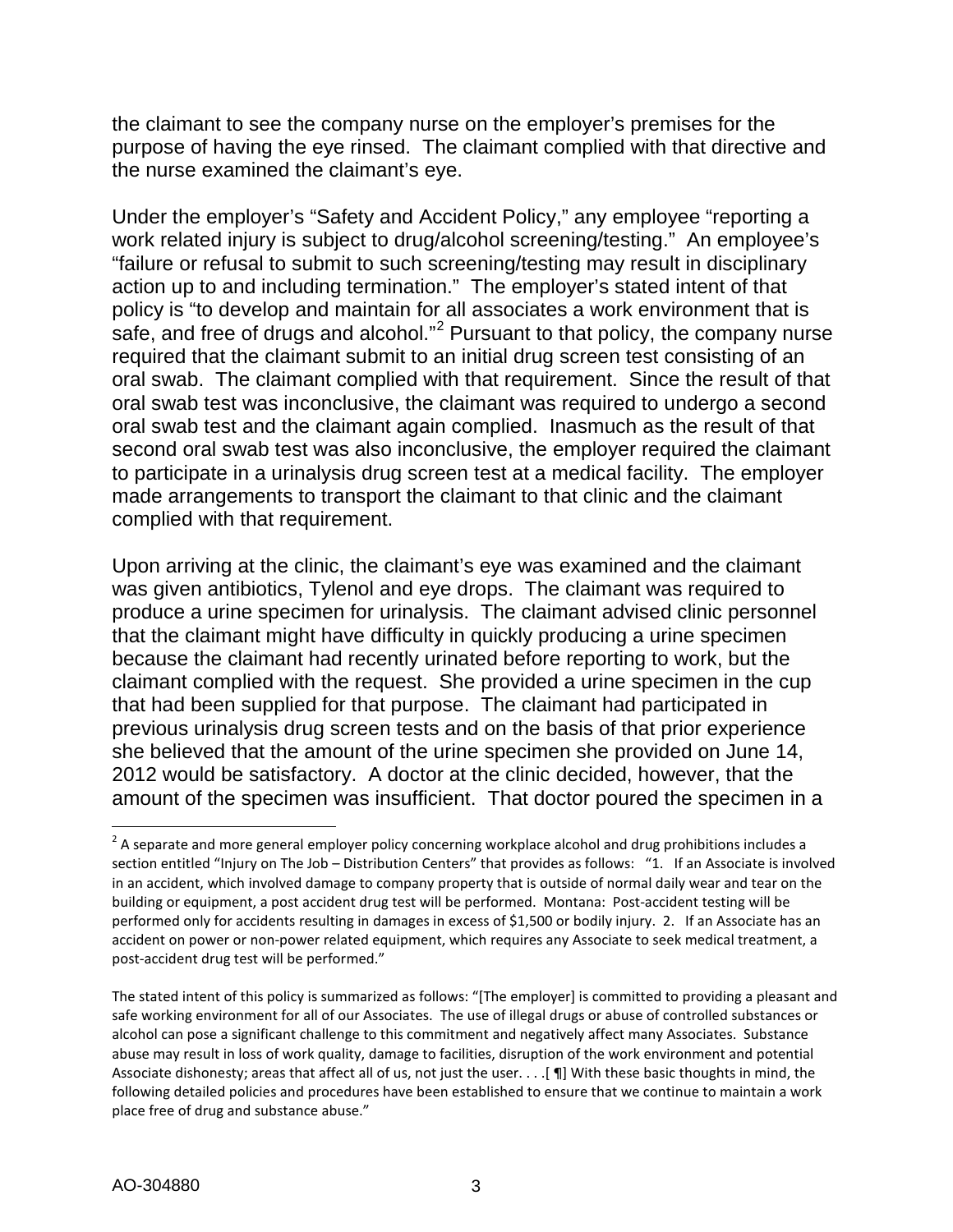nearby toilet and indicated that the claimant would need to produce a new urine specimen before the claimant left the clinic.

The claimant believed that she had been treated unfairly because she had not been advised as to the required amount of the specimen before she was ordered to produce it. She also felt humiliated and frustrated by the proceedings in which she had been forced to participate after reporting to the company nurse. She concluded that she had in good faith complied with all of the requests with which she had to that point been presented and that it was unreasonable to require more from her. The claimant therefore declined to provide another urine specimen and requested that she be transported back to the employer's workplace. The individual who drove the claimant back to the employer's workplace operated the vehicle in a manner that the claimant considered to be unsafe.

Upon the claimant's return to the workplace, representatives of the employer's human resources department informed the claimant that she would be discharged due to her refusal to complete the urinalysis unless she immediately returned to the clinic and finished that drug screen procedure. Despite repeated entreaties from those representatives to preserve her job and avoid a discharge by completing the urinalysis process, the claimant persisted in her refusal to do so.

The claimant contends that her refusal to complete the urinalysis drug screen was due to both her belief that she had already sufficiently complied with the employer's drug screen requirements and her safety concern relating to the fact that the driver who would transport the claimant back to the clinic was the same driver who had already transported the claimant from that clinic to the workplace in a manner that the claimant had found to be unreasonably hazardous.

The employer discharged the claimant due to the claimant's refusal to complete the urinalysis process at the clinic.

It was not established that the claimant suffers from an irresistible compulsion to consume intoxicants. It was not established that the employer at any time had a reasonable suspicion that the claimant was working while impaired by the use of any intoxicant. It was not established that the claimant's job was safety-sensitive or otherwise involved extraordinary risks to the interests of the employer or the public from employee drug use.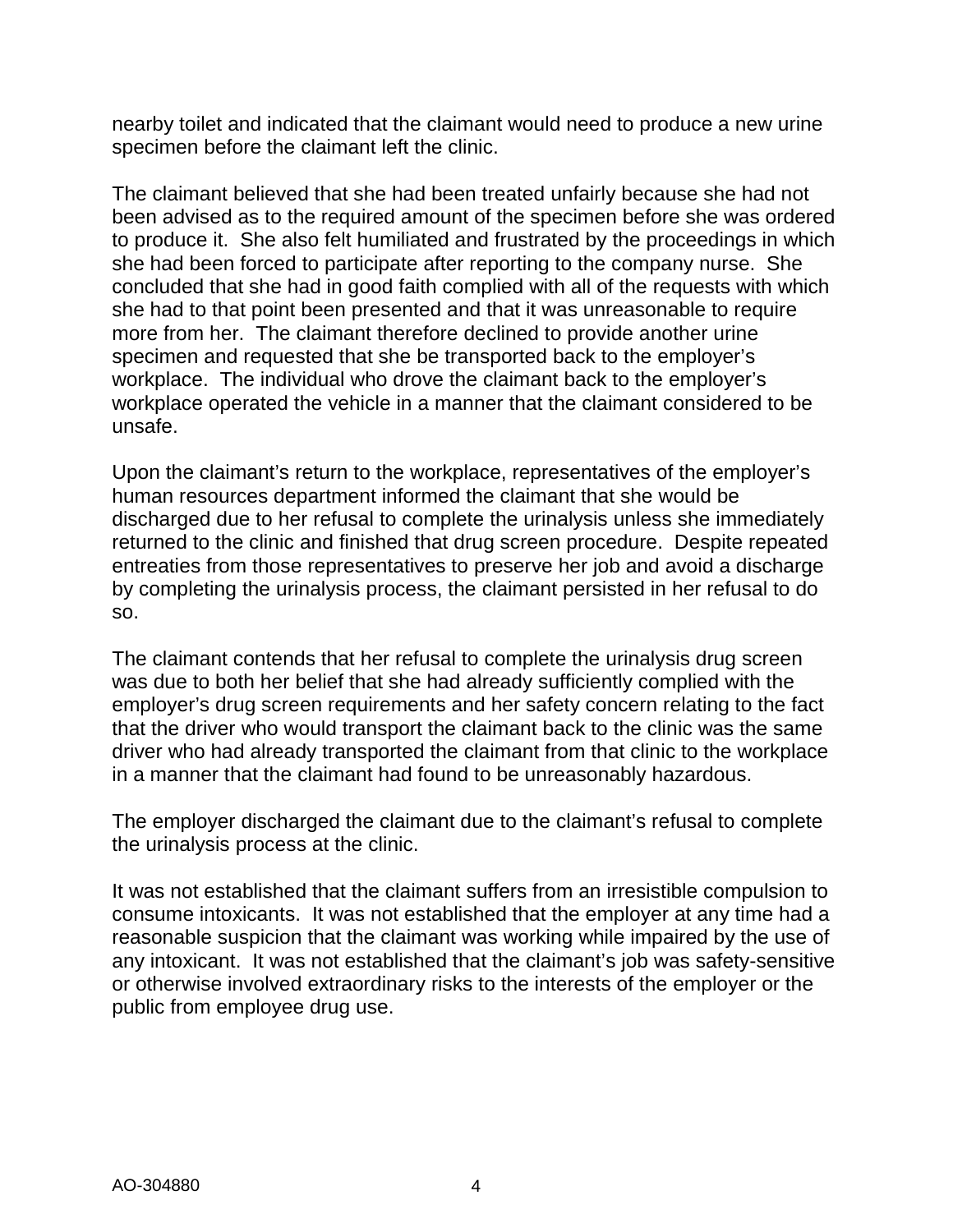# REASONS FOR DECISION

A claimant is disqualified for benefits under code section 1256 if he or she was discharged for misconduct connected with his or her most recent work.

Misconduct was defined in Precedent Benefit Decision P-B-3, citing *Maywood Glass Co. v. Stewart* (1959) 170 Cal. App. 2d 719, as being "conduct evincing such willful or wanton disregard of an employer's interests as is found in deliberate violations or disregard of standards of behavior which the employer has the right to expect of his employee."

Pursuant to code sections 1030 and 1032, an employer's reserve account will be relieved of benefit charges if the claimant was discharged for misconduct connected with the work.

The employer has the burden of proving misconduct. (*Prescod v. California Unemployment Insurance Appeals Board* (1976) 57 Cal. App. 3d 29.)

An employee shall substantially comply with all the directions of his or her employer concerning the service on which he or she is engaged, except where such obedience is impossible or unlawful, or would impose new and unreasonable burdens upon the employee. (Labor Code, section 2856.)

An employee's deliberate disobedience of a lawful and reasonable instruction of the employer, related to the employer's business, is misconduct. (Precedent Benefit Decision P-B-190.)

In Precedent Benefit Decision P-B-194 the appeals board held that an employer rule requiring employees to submit to polygraph tests was unreasonable with the consequence that the claimant's refusal to comply with that unreasonable rule did not amount to misconduct.

In *Amador v. California Unemployment Insurance Appeal Board* (1984) 35 Cal. 3d 671, the California Supreme Court held that an employee's refusal to comply with a reasonable rule or direction is not misconduct if the employee has good cause for his or her refusal. The claimant has the burden of proving good cause exists for the refusal to comply.

In Precedent Benefit Decision P-B-454, the claimant, a drop hammer operator, was discharged because he refused to take a drug test. Since the drug test was required because the employer reasonably suspected that the claimant was working while impaired by drug use, the appeals board found the requirement of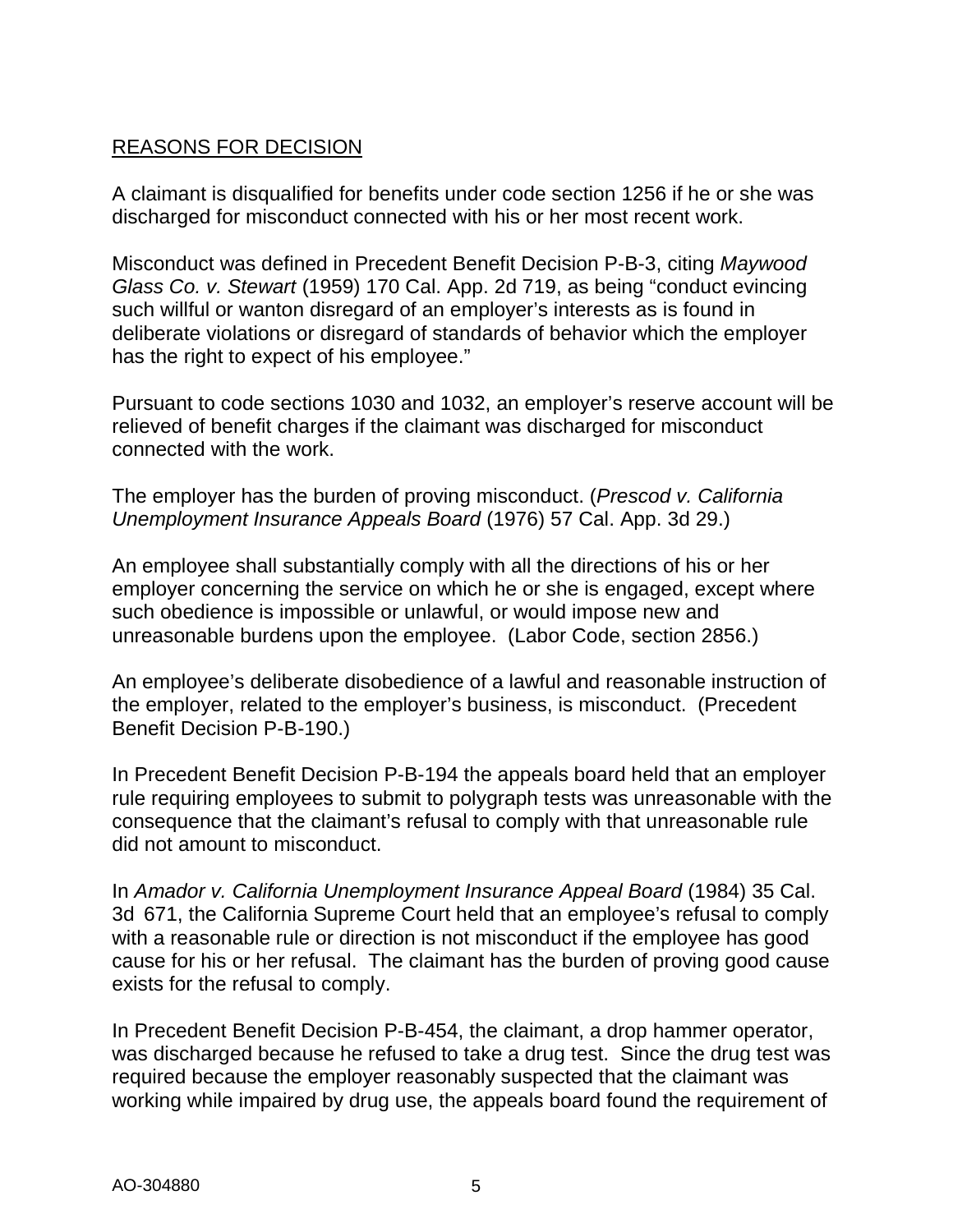the drug test to be reasonable. The claimant's refusal to take the test was therefore held to represent misconduct.

In *American Federation of Labor v. Unemployment Insurance Appeals Board* (1994) 23 Cal. App. 4th 51, the claimant was discharged because he refused to take an annual drug test as required by the employer's rules. The claimant worked on an offshore oil drilling platform. Due to the hazardous nature of that work environment, the claimant's job was considered safety-sensitive. Given the employer's strong interest in maintaining a drug-free work force in that hazardous environment and the claimant's minimal expectations of privacy under the circumstances of such employment, the requirement of the drug test was found to be reasonable. The claimant's refusal to take the test was therefore held to constitute misconduct.

Code Section 1256.4 disqualifies for benefits any claimant who was discharged from his or her most recent work for chronic absenteeism due to intoxication, reporting for work while intoxicated, using intoxicants on the job, or gross neglect of duty while intoxicated, when any of these incidents is caused by an irresistible compulsion to use or consume intoxicants, including alcoholic beverages. A claimant disqualified under code section 1256.4 remains disqualified until he or she either returns to work and earns five times his or her weekly benefit amount in bona fide employment, or a physician or authorized treatment program administrator certifies that the claimant has entered into and is continuing in, or has completed, a treatment program for his or her condition and is able to return to employment.

The reserve account of the claimant's most recent employer may be relieved of benefit charges if the claimant was discharged as a result of an irresistible compulsion to use intoxicants. (Unemployment Insurance Code, sections 1030 and 1032.)

The claimant was discharged because she refused to comply with the employer's directive to complete a urinalysis drug screen test. That directive was based upon the employer's post-accident/injury drug testing policy that requires an employee to undergo drug testing whenever the employee reports a work-related injury and regardless of however minor or inconsequential that injury might be. Thus, the questions presented under code section 1256 are whether that directive was reasonable and, if so, whether the claimant had good cause for refusing to obey it. If the directive was unreasonable, the claimant's failure to follow it would not constitute misconduct and it would not be necessary to consider the question of whether good cause otherwise existed to justify her refusal. For the reasons that we will now explain, we have concluded that such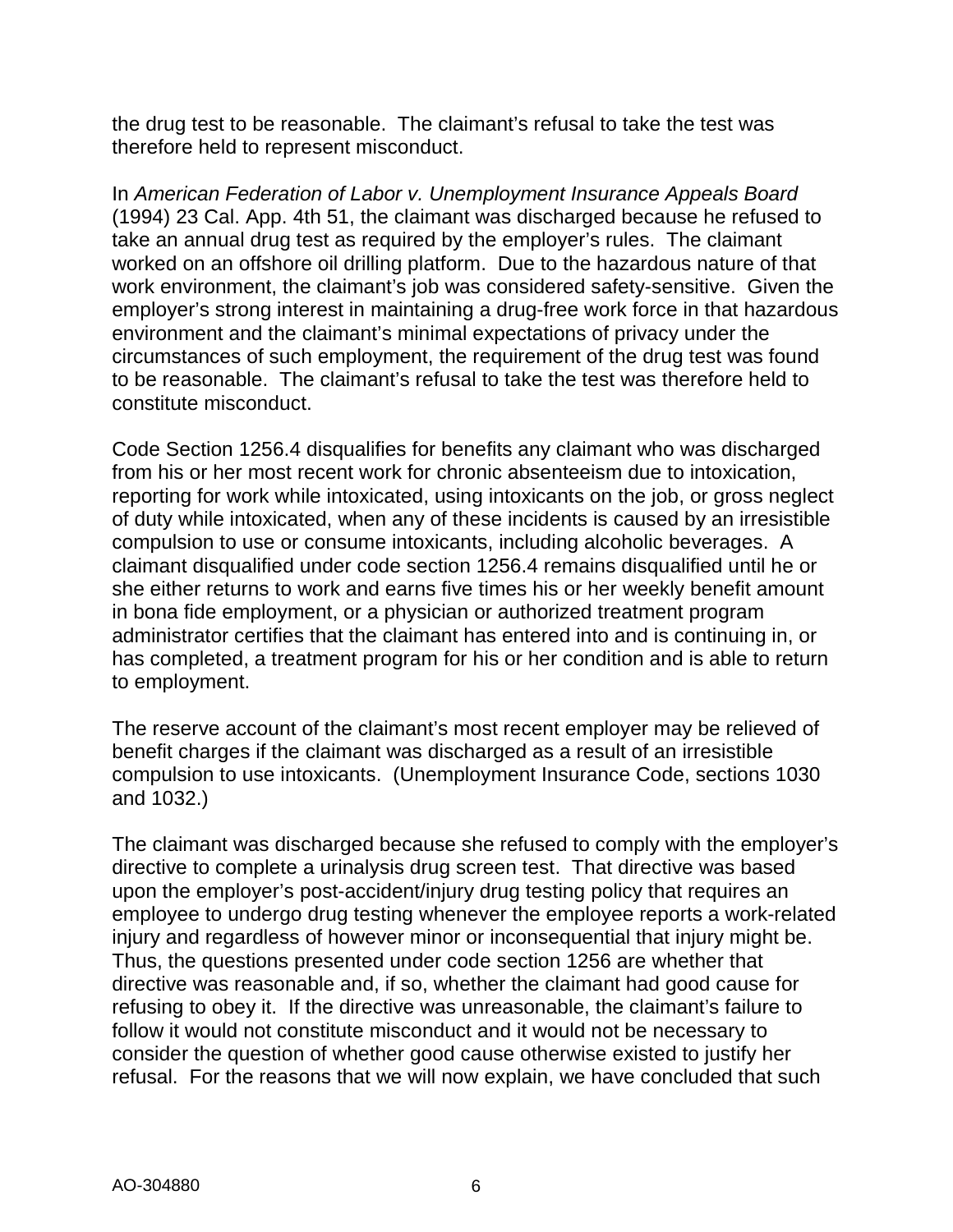directive was unreasonable because it impermissibly intruded upon the claimant's constitutional right to privacy.

In California, every individual enjoys a constitutional right to privacy that is not relinquished upon entering a workplace. (Cal. Const., art. I, §1; *Wilkinson v. Times Mirror Corporation* (1989) 215 Cal. App. 3d 1034.) An employer's requirement that an employee participate in a drug screen test intrudes upon that right to privacy. (*Loder v.City of Glendale* (1997) 14 Cal. 4th 846; *Edgerton v. State Personnel Board* (2000) 83 Cal. App. 4th 1350.) An intrusion upon that right will be permitted if it is justified by a sufficient competing interest. (*Hill v. National Collegiate Athletic Association* (1994) 7 Cal. 4th 1; *Loder v.City of Glendale*, *supra*.)

In *Hill*, the California Supreme Court upheld the drug testing of college athletes. In doing so, the Court provided a comprehensive explanation of the "balancing test" that should apply to such questions. The competing interests of safeguarding the integrity of intercollegiate sports and protecting the health and safety of students were held to justify the testing, particularly since college athletes already had a reduced expectation of privacy with regard to such matters. The Court held that such an invasion of an acknowledged privacy interest would be permissible if it was justified by a "legitimate and important" competing interest.<sup>[3](#page-6-0)</sup> The Court rejected the proposition that the competing interest need be characterized as "compelling"<sup>[4](#page-6-1)</sup> and observed that such conflicts are "best viewed flexibly."<sup>[5](#page-6-2)</sup> It was observed that an individual alleging an invasion of the constitutional right to privacy must establish a legally protected privacy interest, a reasonable expectation of privacy in the circumstances involved, and conduct that constitutes a serious invasion of that privacy.<sup>[6](#page-6-3)</sup>

While the question of what requirements are imposed upon private employers by the California constitutional right to privacy was not presented in that case, the Court in *Hill* indicated that such question should be answered by application of the same "balancing test" described in the decision.<sup>[7](#page-6-4)</sup> However, the Court confirmed that, at least in the context of government employment, a mere employer interest in a "drug-free" workplace would not, in itself, justify drug testing without reasonable suspicion of impairment in the workplace.<sup>[8](#page-6-5)</sup> Indeed, the Court cited the following language from *American Federation of Government Employees, AFL-CIO v. Roberts* (9th Cir. 1993) 9 F. 3d 1464, 1468: "No one

<span id="page-6-1"></span><span id="page-6-0"></span><sup>&</sup>lt;sup>3</sup>*Hill, supra,* at p. 38<br>
<sup>4</sup>*Id.* at pp. 34-35<br>
<sup>5</sup>*Id.* at p. 31<br>
<sup>6</sup>*Id.* at pp. 35-37

<span id="page-6-2"></span>

<span id="page-6-3"></span>

<span id="page-6-4"></span>*Id.* at p. 55

<span id="page-6-5"></span>*Id*. at p. 54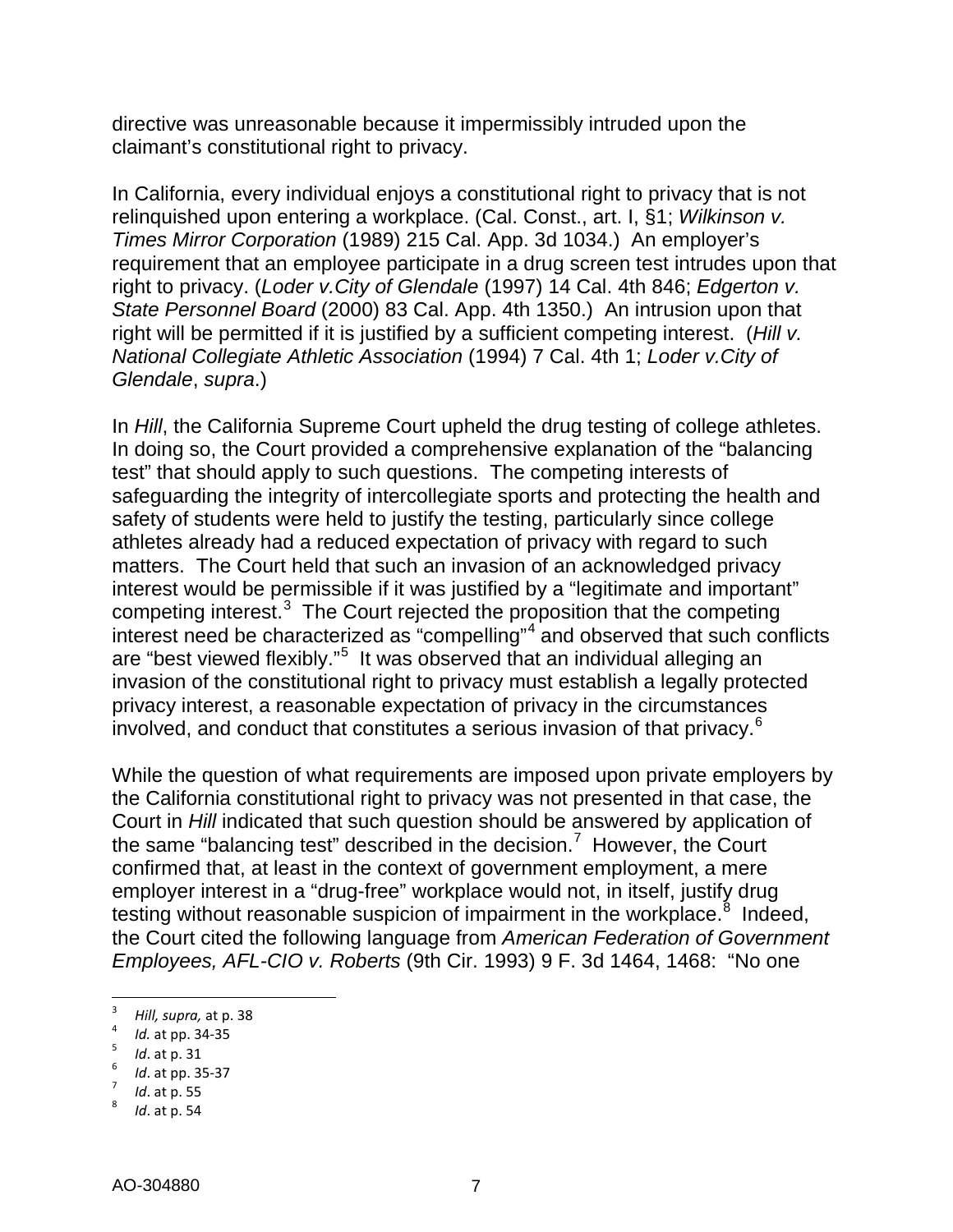would want to live in an Orwellian world in which the government assured a drugfree America by randomly testing the urine of all its citizens."[9](#page-7-0) It was acknowledged that "particular kinds of employment settings" presenting "extraordinary risks to employer or public interests from employee drug use" had been necessary in order to justify the drug testing of public employees in the absence of a reasonable suspicion of impairment.<sup>[10](#page-7-1)</sup>

There are as yet no California court decisions involving private employment that apply the principles announced in *Hill* to facts similar to those presented by this case. Moreover, most of the relevant case law that has developed on the subject of post-accident/injury drug testing concerns federal employment. We recognize that those cases discuss the application of the Fourth Amendment's protection against unreasonable searches and seizures, a proscription that does not apply to private employers. However, inasmuch as those cases are otherwise governed by the same balancing of rights and interests described in *Hill*, we have looked to those cases for guidance in assessing the propriety of the postaccident/injury drug screen test requirement imposed upon the claimant in this case.

In *Skinner v. Railway Labor Executives' Association* (1989) 489 U.S. 602, the United States Supreme Court upheld the post-accident drug testing of railway employees "directly involved" in "major train accidents" defined as any train accident that involved a fatality, the release of hazardous materials resulting in evacuation or reportable injury, or damages in excess of \$500,000. The Court also upheld drug testing after accidents or incidents of less severity if a supervisor had a reasonable suspicion that the employee's acts or omissions contributed to the occurrence or the severity of the accident or incident. The Court recognized the strong government interest in regulating railroad employees' conduct to ensure public safety. The tests were not considered unduly intrusive, in part, because of the employees' diminished expectations of privacy due to the industry being highly regulated for safety.

In subsequent cases, the federal courts have interpreted *Skinner* as requiring a reasonable suspicion that the employee caused or bears substantial responsibility for the accident or injury and either a reasonable monetary threshold of property damage or substantial injury in order to justify the intrusion upon the employee's privacy represented by drug testing. In *Plane v. United States*, (W.D. Mich. 1990) 750 F. Supp. 1358, the United States District Court enjoined enforcement of a policy that required the drug testing of all employees "involved" in workplace accidents or "mishaps" concerning specified damage

<sup>-&</sup>lt;br>9

<span id="page-7-1"></span><span id="page-7-0"></span><sup>&</sup>lt;sup>9</sup> *Id.* at p. 55<br><sup>10</sup> *Id.* at pp. 54-55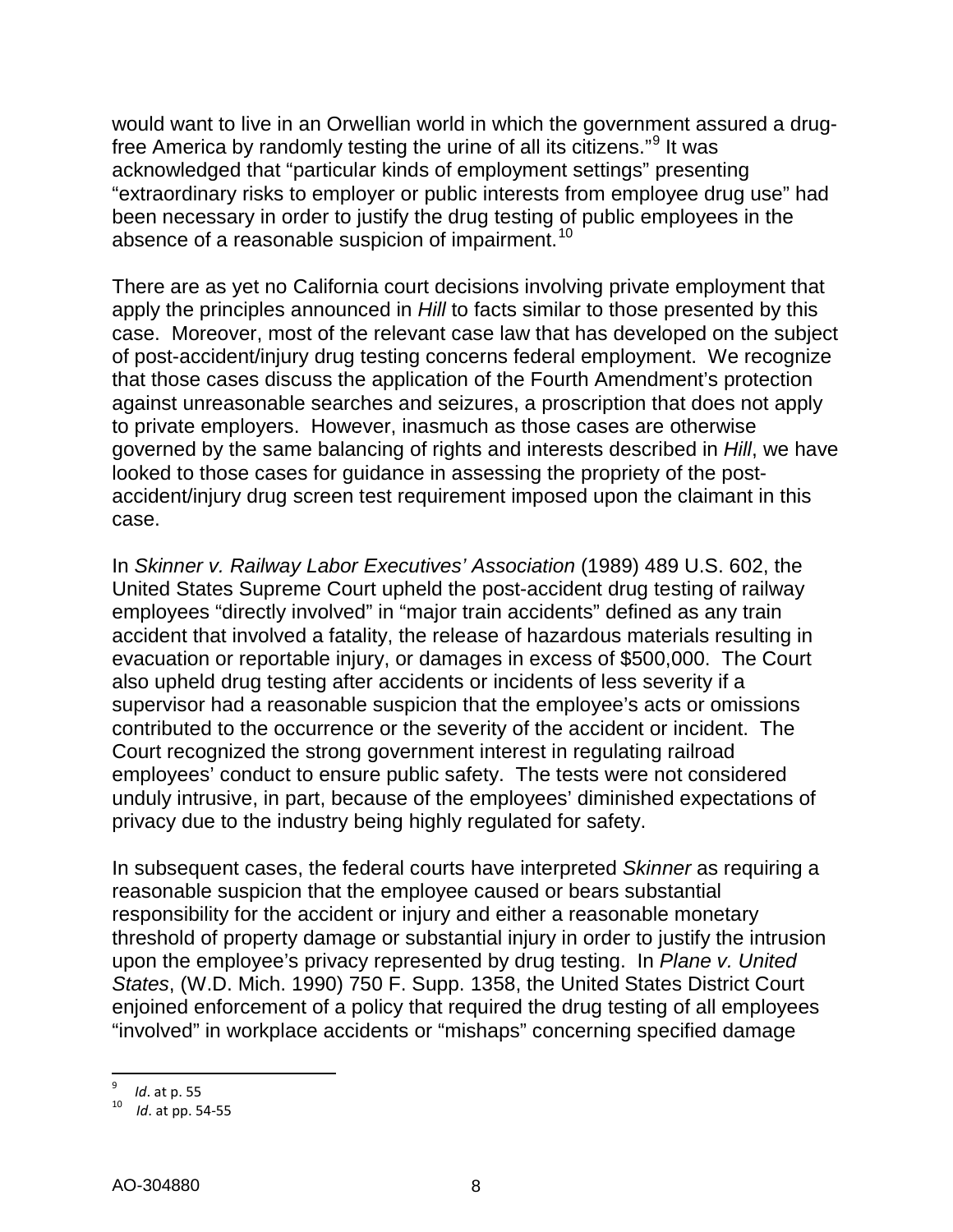thresholds on the ground that the "involvement" standard was so overbroad that it would impose testing in situations where there was no employee fault, such as when an employee was merely sitting in a vehicle that was rear-ended.

In *Connelly v. Newman* (N.D. Cal. 1990) 753 F. Supp. 293, the United States District Court struck down a policy of the United States Office of Personnel Management that required urinalysis drug testing of its employees, who are primarily clerical workers, whenever an on-duty accident resulted in injury requiring hospitalization or caused property damage in excess of \$1,000. The court held that the Fourth Amendment requires such post-accident drug testing policies to establish "some threshold level of severity (measured in terms of actual personal injury or property damage suffered, or the level of harm at risk)" and cover only the employee or employees who "may have caused the accident."<sup>[11](#page-8-0)</sup> Since the policy did not contain a causation requirement and set a threshold for testing that was deemed to be "unreasonably low," $12$  the policy was invalidated. The court found that the government's interests did not outweigh the employees' reasonable expectations of privacy.

Similarly, in *American Federation of Government Employees*, *AFL-CIO v. Sullivan* (D.D.C. 1990) 744 F. Supp. 294, the United States District Court abrogated a Department of Health and Human Services policy that required urinalysis drug testing of any employee involved in an on-the-job accident resulting in death or personal injury requiring immediate hospitalization or damage to government or private property in excess of \$1,000. In so doing, the court concluded as follows: "The government's interest in securing a safe workplace is certainly important, but the testing of any employee for any accident resulting in as little as \$1,000 of damage, when the employee is not engaged in a safety-sensitive position, when there is no indication that the employee was at fault, and when the employee may not have engaged in any conduct which would diminish his or her expectations of privacy, is simply too invasive for the government's stated purpose."[13](#page-8-2)

In *American Federation of Government Employees, Local 1533 v. Cheney* (N.D. Cal. 1990) 754 F. Supp 1409, the United States District Court considered the constitutionality of a Navy policy that called for the urinalysis drug testing of "any employee involved in an on-the-job accident."[14](#page-8-3) While acknowledging that the Navy had a strong interest in determining the cause of an accident and otherwise ensuring the safety of its employees, the court also noted that that the Navy had the burden of showing that the events triggering the testing met "some threshold

<span id="page-8-1"></span><span id="page-8-0"></span><sup>11&</sup>lt;br>12<br>*Id.* at p. 297<br>13<br>1*Id.* at p. 1425

<span id="page-8-3"></span><span id="page-8-2"></span>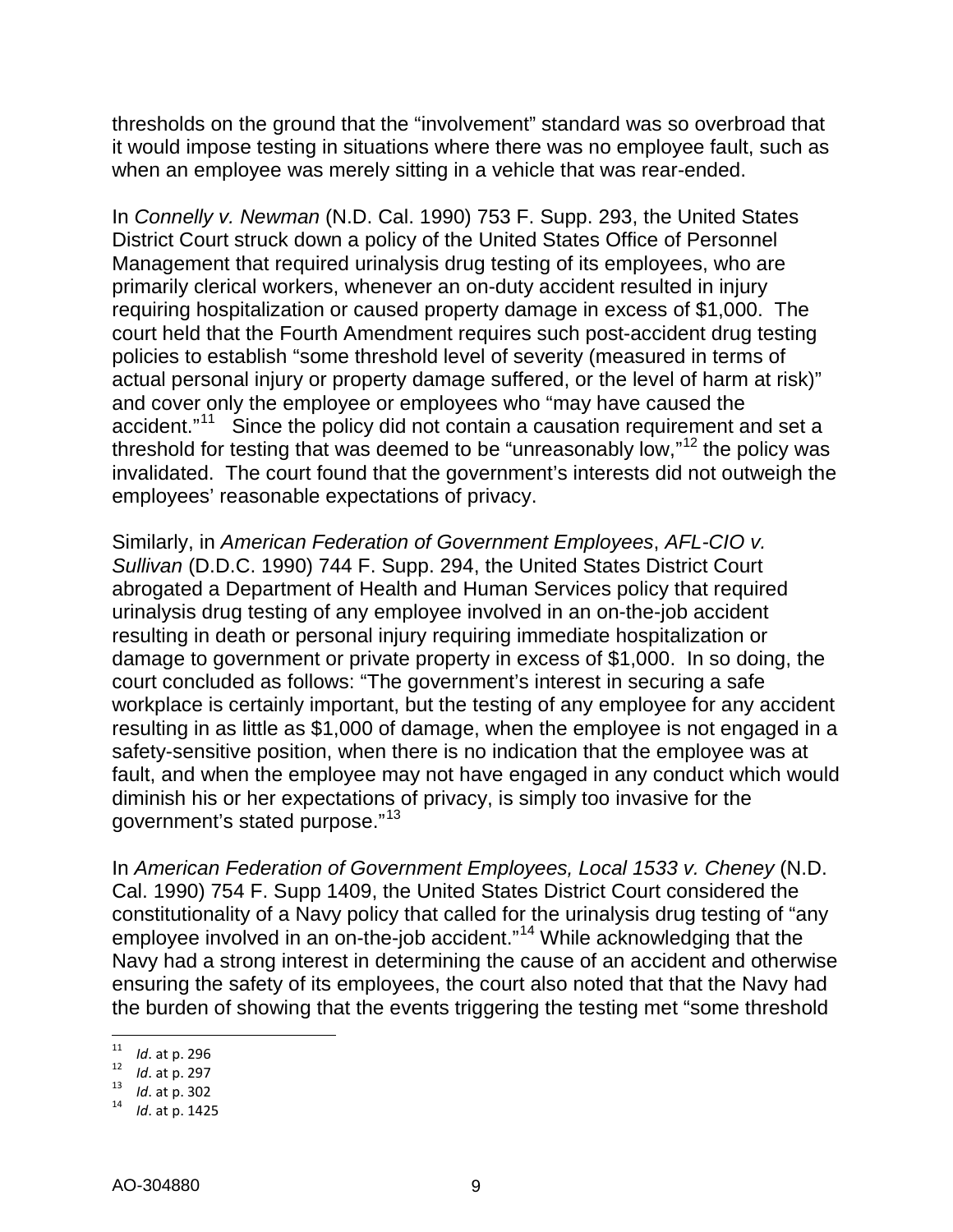level of severity in terms of potential harm and actual personal injury or property damage."[15](#page-9-0) It was observed that Navy employees engage in "a wide variety of duties, from traditional office work to operation of major equipment necessarily implicating major public safety issues.<sup>"16</sup> Concluding that the policy would allow testing for any incident necessitating medical treatment, no matter how trifling, and that it applied to all employees, regardless of their job duties and reasonable expectations of privacy in their job positions, the court found that the Navy policy did not satisfy the necessary "threshold level of severity" by setting a "reasonably high threshold" for "events" that would trigger testing.<sup>[17](#page-9-2)</sup> The court therefore enjoined application of the policy to employees beyond those in safety-sensitive positions.

Having considered these authorities in conjunction with our review of the facts of this case, we have concluded that this employer's post-accident/injury policy is unconstitutionally overbroad and unreasonable to the extent that it purportedly required the claimant to undergo drug screen testing merely because she saw the company nurse in order to remove a speck from her eye. Before explaining our reasons for this decision, however, we first confirm that the claimant had not only a constitutional right to privacy with regard to such drug testing, but also a reasonable expectation of privacy concerning such matters. Her job as a material handler was not shown to be safety-sensitive and she thus could not be reasonably expected to anticipate that she would be subjected to such an invasion of her privacy merely because she briefly had a small particle of cardboard or some other substance in her eye. Moreover, the urinalysis testing she was required to undergo represented an invasion of her privacy that was manifestly serious.

With regard to the requisite balancing of the claimant's right to privacy against the employer's interest for requiring drug testing, we find in the facts of this case no legitimate and important interest sufficient to justify the serious invasion of the claimant's right to privacy represented by the required drug testing. As was recognized in *Hill* and *Skinner*, an employer's mere desire for a drug-free workplace is not, in itself, a sufficient competing interest to justify drug testing in the absence of a reasonable suspicion that the employee involved was impaired while at work. The employer in this case had no suspicion that the claimant was working while impaired by drug use. It was also not established that the drug testing was otherwise justified on the ground that the claimant's job was safetysensitive or involved other "extraordinary risks" to the employer or the public from employee drug use.

<span id="page-9-1"></span><span id="page-9-0"></span><sup>15</sup>*Id*. at p. 1418 <sup>16</sup>*Id*. at p. 1425 <sup>17</sup>*Id*. at p. 1426

<span id="page-9-2"></span>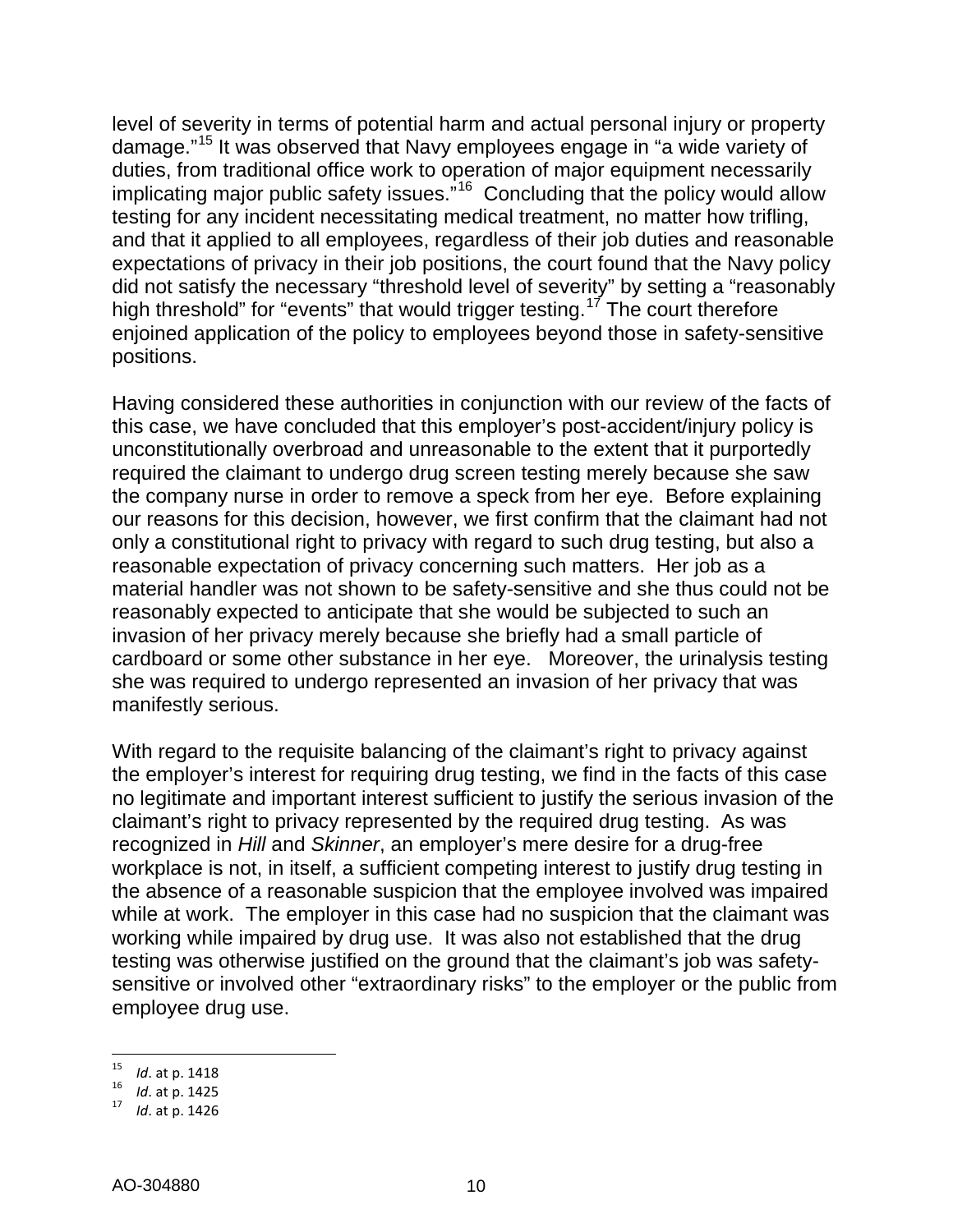Moreover, the employer's post-accident/injury drug testing policy is devoid of the necessary safeguard provisions concerning damage thresholds, severity of injury, and fault.<sup>18</sup> On its face, the employer's post-accident policy requires drug testing in the event of any reported work-related injury regardless of the extent of any damage, the extent of the injury, and whether the claimant bears any responsibility for incurring the injury. As such, the policy is overbroad and unreasonable.

We think it has been well established that drug testing of an employee may be reasonably required if it is reasonably suspected that the employee is working while impaired by drug use or the employee's position is safety-sensitive. We also acknowledge that employers may often have legitimate and important reasons for reasonably requiring the drug testing of employees who bear responsibility for workplace accidents that result in considerable damage or substantial injury. Indeed, the above-cited authorities support the inference that an employer's policy that calls for the drug testing of an employee in the event of a work-related accident or injury will likely be considered reasonable if the testing requirement is made conditional upon both (1) a reasonable suspicion that the employee caused the incident or substantially contributed to its occurrence or severity, and (2) the existence of either property damage in excess of a reasonable monetary threshold or some substantial injury as a result of the incident.

We do not believe, however, that an employee should have his or her constitutional right to privacy violated by an employer's requirement that he or she submit to a drug test merely because the employee sustained a paper cut, blister, speck in the eye or some other trivial work "injury" that may have resulted in the employee receiving a Band-Aid or some other brief assistance from a company nurse or similar authority. We therefore discern no legitimate and important employer interest that justified the employer's requirement that the claimant undergo urinalysis drug testing merely because she briefly had a small irritant in her eye.

Since the directive that the claimant complete the urinalysis was unreasonable, the claimant's refusal to comply with that directive did not constitute misconduct. It is therefore not necessary to address the question of whether the claimant otherwise had good cause for that refusal. The employer has not satisfied its burden of proving that the claimant was discharged for misconduct. The claimant

<span id="page-10-0"></span> $18$  While the employer's separate policy concerning injuries "on the job" in "distribution centers" lists a monetary threshold for accidents resulting in damages in excess of \$1,500 in Montana, no such limitation exists with regard to workers in California.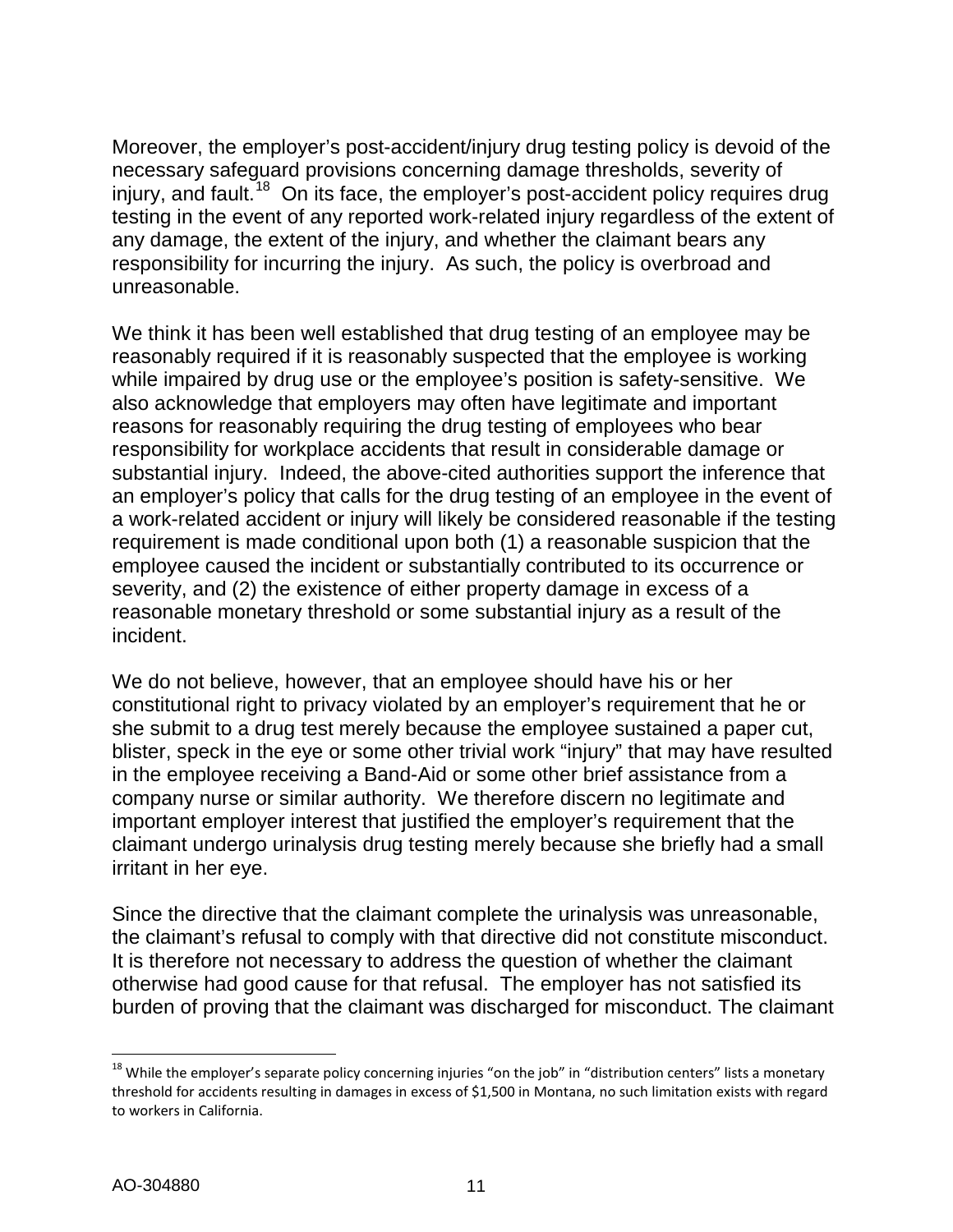is not subject to benefit disqualification under code section 1256 and the employer's reserve account is not entitled to relief from benefit charges.

Inasmuch as there is no basis for concluding that the claimant suffers from an irresistible compulsion to consume intoxicants, there is no basis for concluding that the claimant is subject to benefit disqualification under code section 1256.4.

#### DECISION

The decision of the administrative law judge is, in part, affirmed and, in part, reversed. That portion of the decision that concerns the claimant's qualification for benefits under code section 1256.4 is affirmed; the claimant is not disqualified for benefits under code section 1256.4. That portion of the decision that concerns the claimant's disqualification for benefits under code section 1256 and the chargeability of the employer's reserve account is reversed; the claimant is not disqualified for benefits under code section 1256 and the employer's reserve account is not relieved of benefit charges related to the claimant's benefit claim. Benefits are payable to the claimant provided the claimant is otherwise eligible.